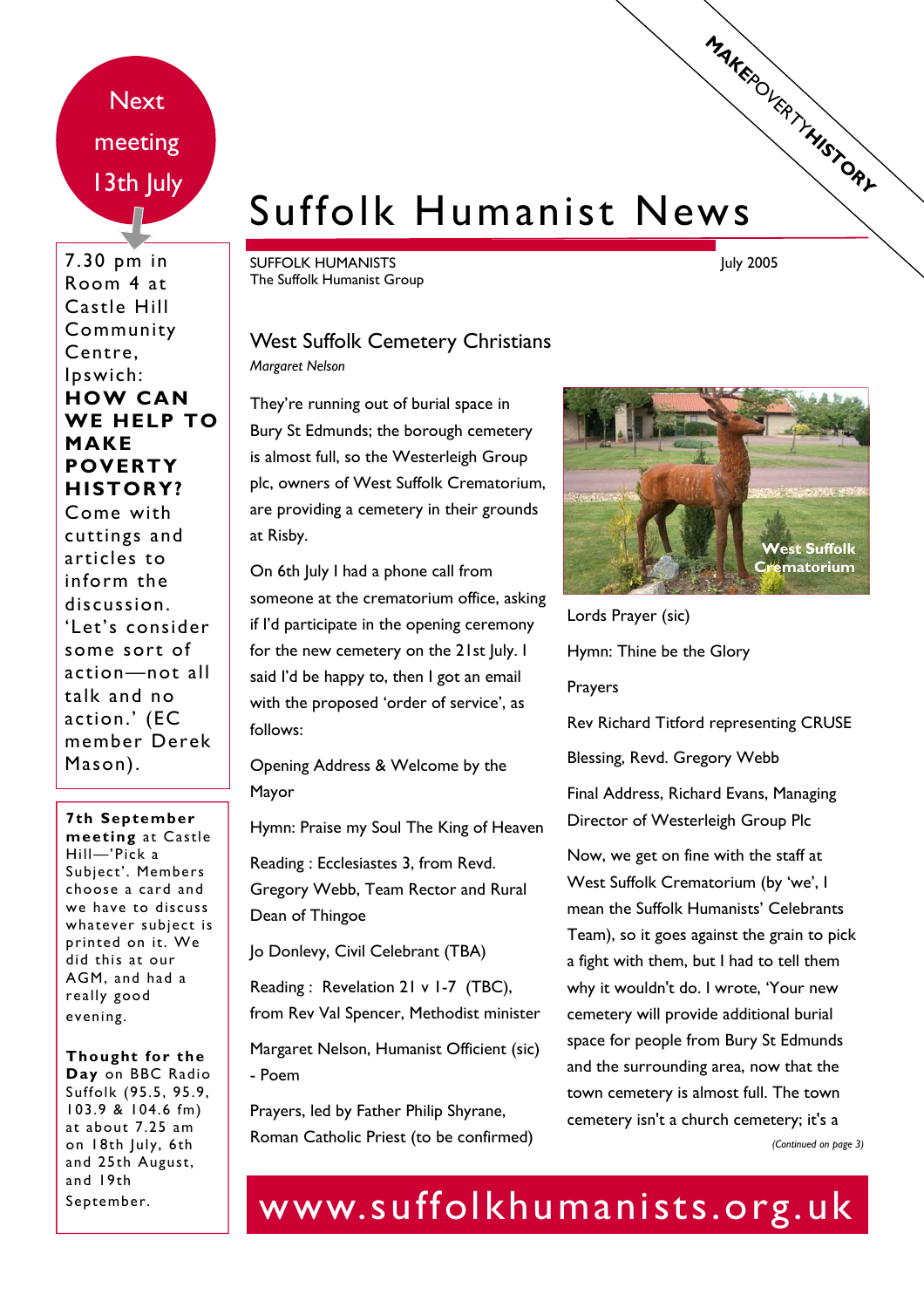### Suffolk Humanist News

BHA AGM



**Michael Imison** 

*The BHA stands to lose its pre-eminent position in the provision of secular ceremonies and the finance to support it. This meeting wishes to see clear action to reestablish an effective system of ceremony provision across the country with a happier ethos and a firmer financial footing Simon Allen*  *Suffolk Humanists' Chair Michael Imison attended the British Humanist Association Conference and AGM in Newcastle last month in a personal capacity. This is his report:* 

Just under eighty people attended the conference in a comfortable little hotel in Gateshead, not far from the Angel of the North. Nearly sixty of these were 'delegates', a misnomer since all of them, like myself, had come as individuals and not as representatives of local groups. Nevertheless I did get an opportunity to speak up for Suffolk as I delivered a piece that Margaret had written, at Jemma Hooper's invitation, about the workings of our group. This seemed to go down well and it was decided it should be put on the BHA website.

The conference in general had a more positive tone than the one I attended two years ago and I got the impression that the officers and staff were quite anxious to let the membership have their say and address their concerns. An obvious example was a session entitled 'How the BHA promotes Humanism' which was meant to feature Hanne Stinson. In fact she asked the audience to form themselves into groups and to tell her what the BHA should be doing to promote Humanism. Jemma Hooper whose responsibilities at the BHA include promotion was not even included in the session.

As previously, some of the most interesting sessions were about international humanism and Leo Igwe in particular made us feel how easy humanists have it in this country compared with the violence and intimidation he faces in Nigeria. Most disappointing was David Boulton, the television producer, brought in at the last minute to replace our President Linda Smith who was unwell. He has a book 'The trouble with God' which sounds like a good aggressive piece of humanistic argument. In fact he wants us to identify God with our own inner sense of values and to establish a Republic of Heaven which retains religion but makes it subject to human concerns. Not surprisingly he is a member of the Sea of Faith group of religious humanists.

The conference was followed by the AGM of the BHA. Prominent among the staff reports was that of Marilyn Mason the Education Officer who sadly will be leaving in February. The general picture was of a static membership whose subscriptions do not cover the cost of the organization despite very stringent cuts in expenditure. The deficit is being funded from reserves. A donation of £25 per member would solve the current financial problem.

Most significant for me was the following motion proposed by Simon Allen,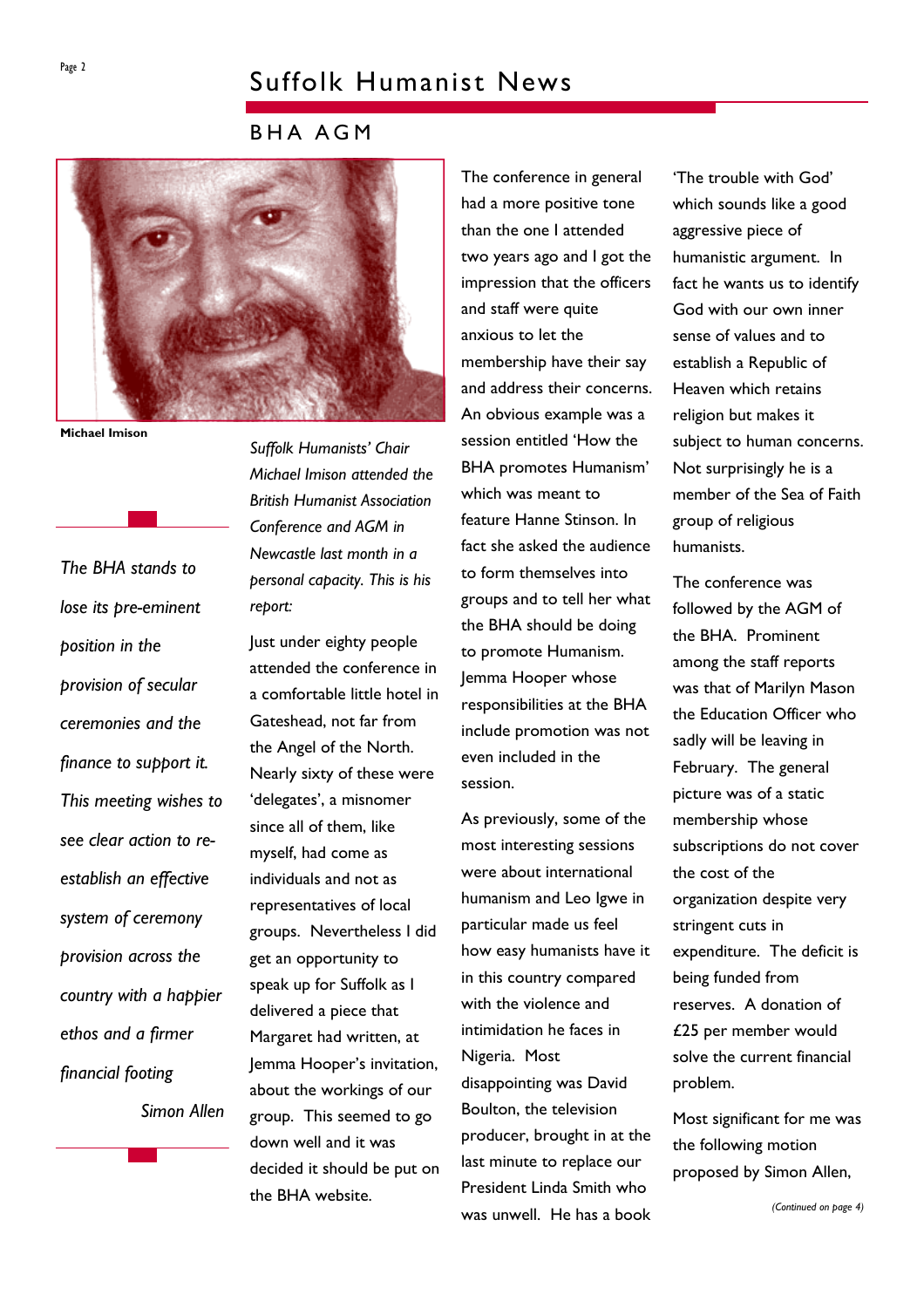#### Romford 6th Form Girls hear about Humanism

I was invited to talk to 6th formers from The Frances Bardsley School for Girls, Romford, as part of their RE 'retreat' at St Gabriel's Conference Centre, Ditchingham, on 5th July. It was the second time I'd been there.

I spent an hour in a question and answer session with about 37 girls and the staff members.

After coffee, I stayed to play Diversity, the Suffolk Inter-Faith Resource board game (Suffolk Humanists played it last year), with Cynthia Capey from SIFRE.

#### Suffolk Humanist People

Colchester member Douglas Bell has been mugged and had his shoulder dislocated, then had a minor heart attack while he was in hospital. Since he can't drive, and he used to give lifts to Cliff Johnson, we've decided to meet in Colchester in October. If you can suggest a suitable venue for a small group, please get in touch. Member Linda Smolowitz

My impression was that, with one or two exceptions, the girls were open-minded and interested in hearing about humanism. They asked some very thoughtful, intelligent questions.

Several girls said they'd never heard of some of the religions featured in the game. They were expecting a Buddhist speaker the

The Head of 6th Form asked for more information, and has been given 'A Short Course in Humanism'. *MN* 

next day.

has been seriously ill and had to have several operations. We're glad to hear she's on the mend, but, as she says, she's 'not had a very good year.'

*Please get in touch to offer car-free members a lift to meetings, or to ask for a lift. Phone 01473 658828* 

West Suffolk Cemetery Christians (Continued from page 1)

public facility, available to people of all faiths and none. I'd assume that yours will be too. So why have an opening ceremony that's essentially Christian?' I ended, 'I'm very disappointed that you haven't seized the opportunity to make this a ceremony that's relevant to the whole community, and not just a part of it. My

hesitation is not just because of my personal feelings; it's about a matter of principle.'

After consulting team colleagues I'll tell the people at West Suffolk that I can't participate. Depending on how they react, I'll probably write to Mr Evans, the Managing Director.

You think you're making progress, then something like this happens!





**Girls from The Frances Bardsley School for Girls, Romford, play Diversity at St. Gabriel's Conference Centre, Ditchingham**